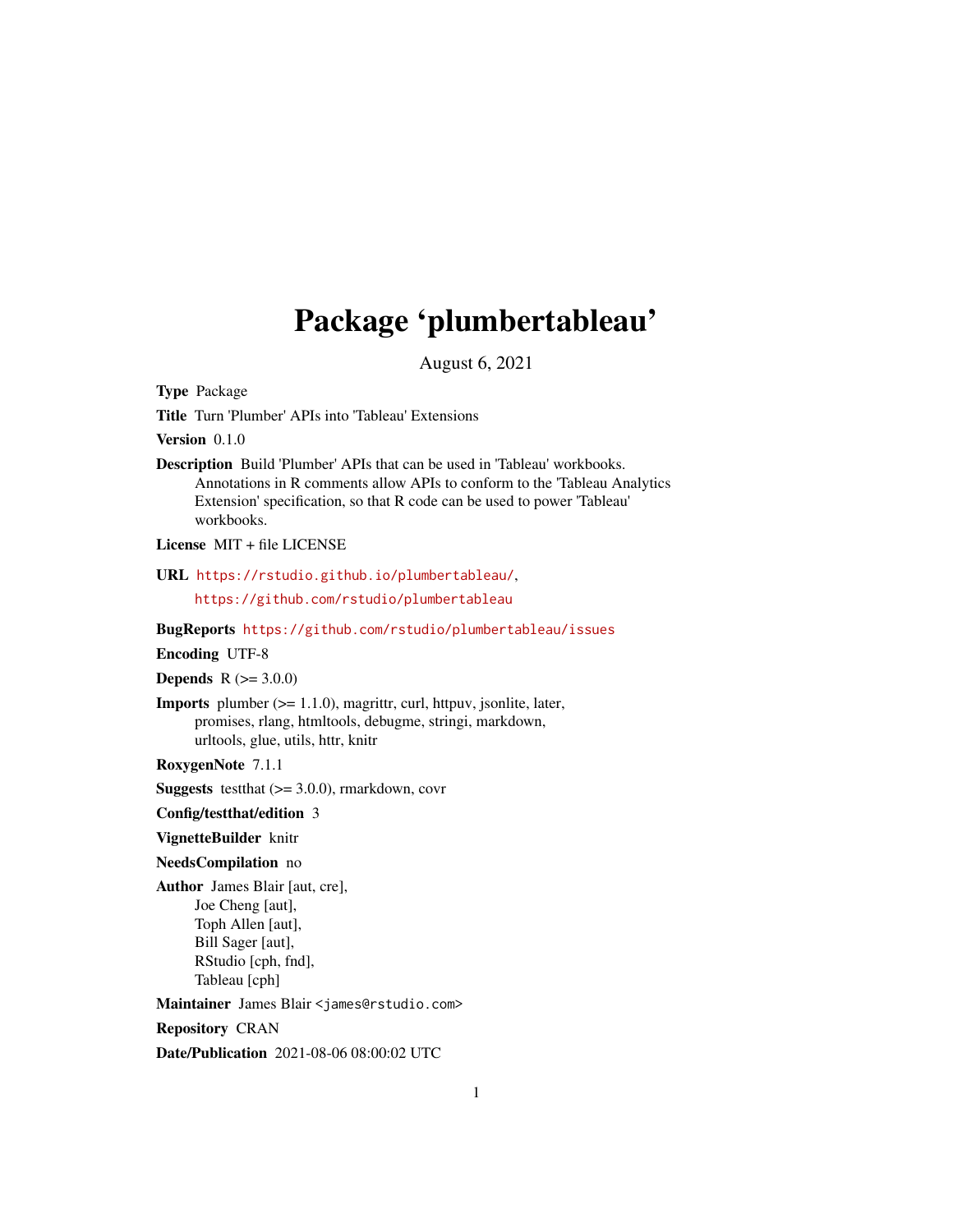### <span id="page-1-0"></span>R topics documented:

| Index |                                                                                                                         |  |
|-------|-------------------------------------------------------------------------------------------------------------------------|--|
|       | tableau invoke $\ldots \ldots \ldots \ldots \ldots \ldots \ldots \ldots \ldots \ldots \ldots \ldots$                    |  |
|       |                                                                                                                         |  |
|       |                                                                                                                         |  |
|       |                                                                                                                         |  |
|       | $arg\_spec \dots \dots \dots \dots \dots \dots \dots \dots \dots \dots \dots \dots \dots \dots \dots \dots \dots \dots$ |  |

<span id="page-1-1"></span>arg\_spec *Describe expected args and return values*

#### <span id="page-1-2"></span>Description

arg\_spec() and return\_spec() are used to create arguments for [tableau\\_handler\(\)](#page-3-1). They describe the data type of the arg or return value, and can return a human-readable description that can be used to generate documentation.

#### Usage

```
arg_spec(
  type = c("character", "integer", "logical", "numeric"),
  desc = "",optional = \text{grepl}("\\<br>: type)
)
return_spec(type = c("character", "integer", "logical", "numeric"), desc = "")
```
#### Arguments

| type     | A string indicating the data type that is required for this argument.                                                |
|----------|----------------------------------------------------------------------------------------------------------------------|
| desc     | A human-readable description of the argument. Used to generate documenta-<br>tion.                                   |
| optional | If TRUE, then this argument need not be present in a request. Defaults to TRUE if<br>type ends with a "?" character. |

#### Value

A tableau\_arg\_spec object, which is a list containing details about the Tableau argument expectations

A tableau\_return\_spec object, which is a list containing details about the values expected to be returned to Tableau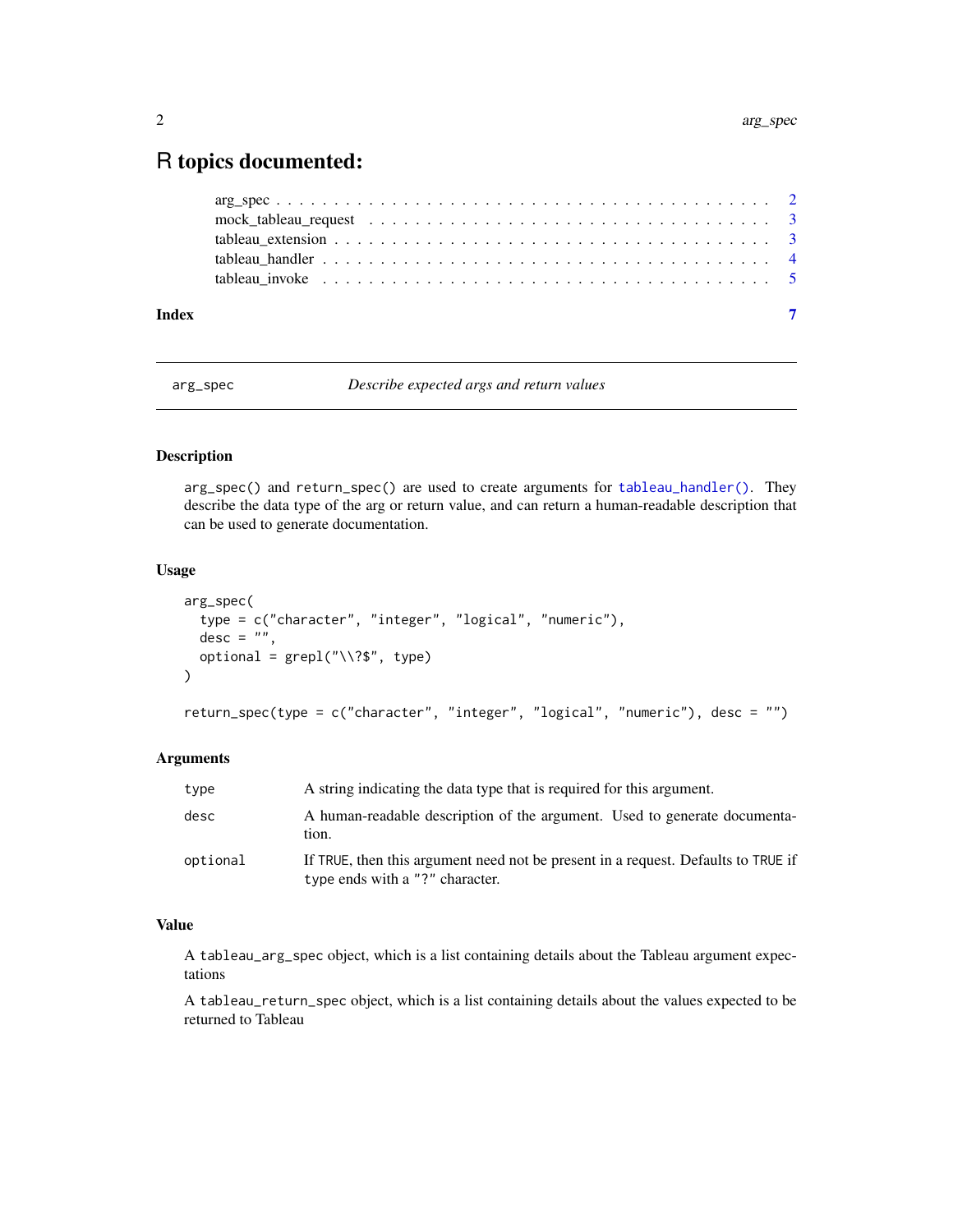<span id="page-2-0"></span>mock\_tableau\_request *Create a mock JSON request that mimics the request structure of Tableau*

#### Description

mock\_tableau\_request() creates a JSON object formatted like a request from Tableau. The JSON object it returns can be pasted directly into the "Try it out" field in the Swagger documentation for an endpoint to test its functionality.

#### Usage

```
mock_tableau_request(script, data, ...)
```
#### Arguments

| script   | String indicating the path to the endpoint to be called |
|----------|---------------------------------------------------------|
| data     | A list or dataframe that is serialized to JSON          |
| $\cdots$ | Additional arguments passed to jsonlite::toJSON()       |

#### Details

Behind the scenes, Tableau sends all requests to the /evaluate endpoint. Each request is a JSON object containing two items: script and data. plumbertableau uses script to specify an individual endpoint to call, and passes the arguments in data on to the function at that endpoint.

#### Value

A JSON object that can be passed to a Tableau endpoint

#### Examples

```
mock_tableau_request("/loess/predict", mtcars[,c("hp", "mpg")])
```
<span id="page-2-1"></span>tableau\_extension *Modify a Plumber router to function as a Tableau Analytics Extension*

#### **Description**

Most of the time, you won't call this function directly. Instead, you'll place it at the end of a Plumber router, under a #\* @plumber annotation, with no trailing parentheses or arguments. This tells Plumber to use the function to modify the router object.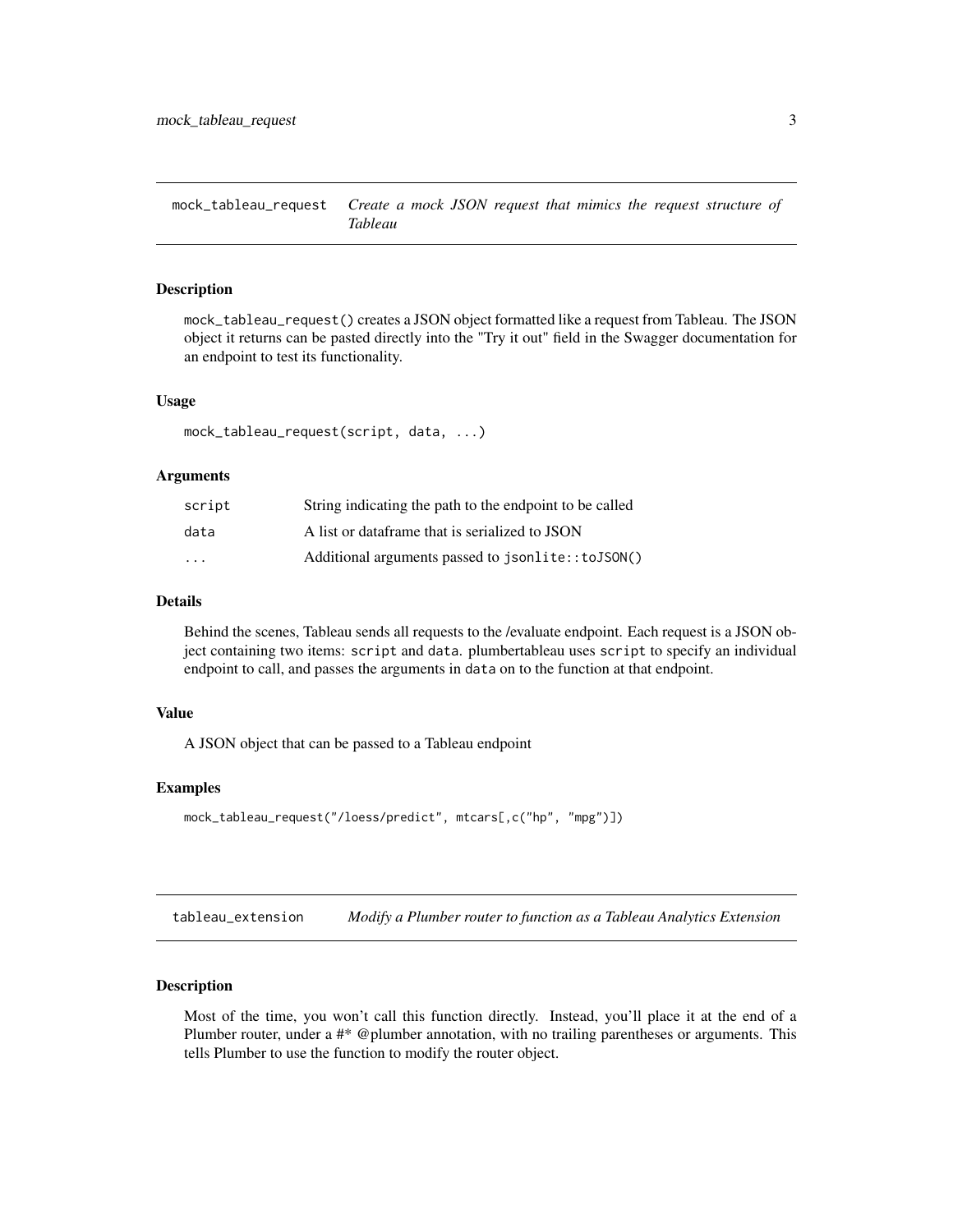#### <span id="page-3-0"></span>Usage

tableau\_extension

tableau\_extension(pr)

#### Arguments

pr A plumber router

#### Value

A modified plumber router that functions as a Tableau Analytics Extension

#### Examples

```
## Not run:
library(plumber)
library(plumbertableau)
#* Capitalize incoming text
#* @post /capitalize
function(req, res) {
  dat <- req$body$data
  toupper(dat)
}
#* @plumber
tableau_extension
## End(Not run)
```
<span id="page-3-1"></span>tableau\_handler *Create a Tableau-compliant handler for a function*

#### Description

Creates an object that can translate arguments from Tableau to R, and return values from R to Tableau.

#### Usage

tableau\_handler(args, return, func)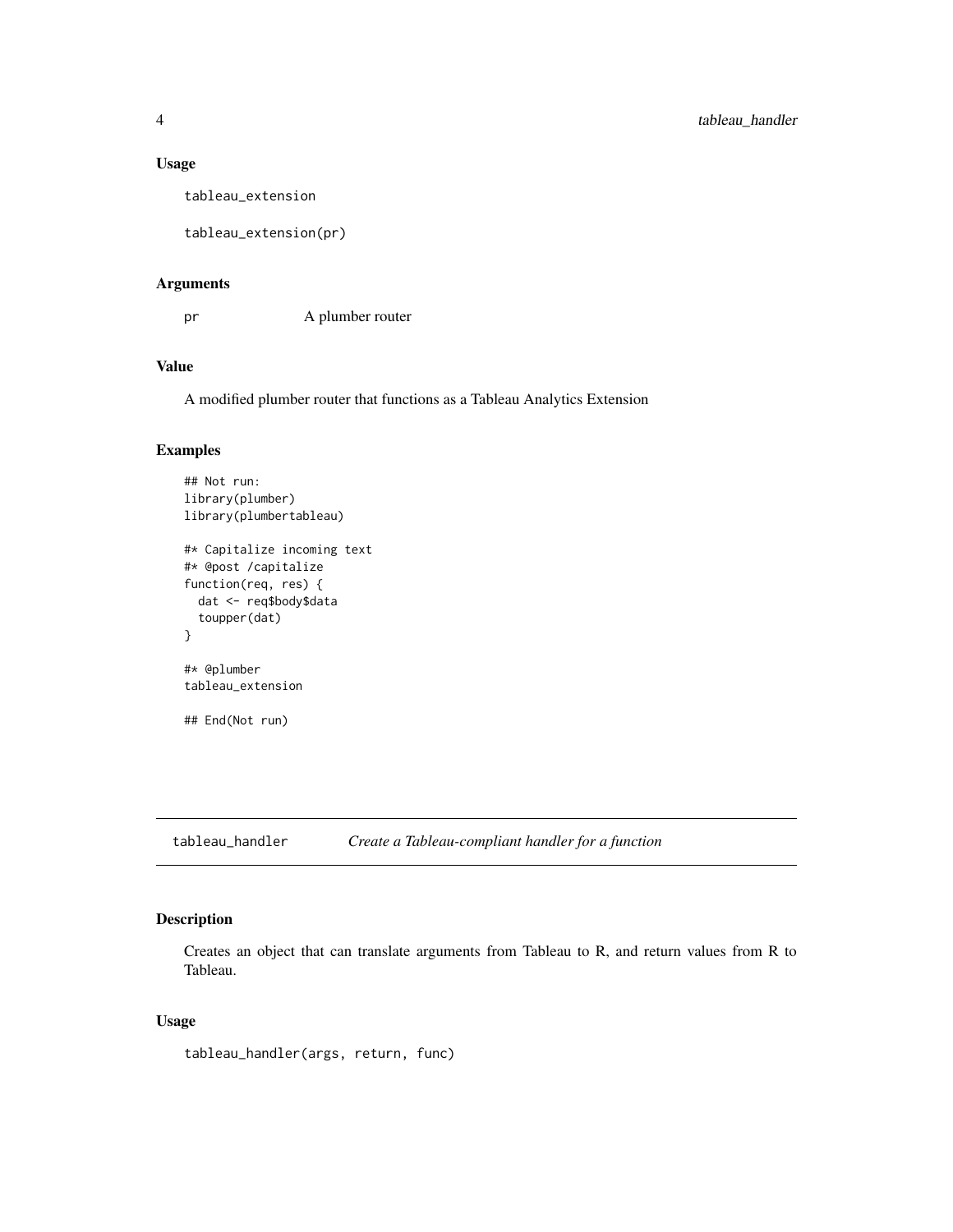#### <span id="page-4-0"></span>tableau\_invoke 5

#### Arguments

| args   | A named list describing the arguments that are expected from valid Tableau<br>requests. The names in the named list can be any unique variable names. The<br>values in the named list must each be either a string indicating the expected data<br>type for that argument ("character", "logical", "numeric", or "integer");<br>or better yet, a specification object created by $arg\_spec()$ . If an argument<br>should be considered optional, then its data type should be followed by ?, like<br>$"numerics?"$ . |
|--------|-----------------------------------------------------------------------------------------------------------------------------------------------------------------------------------------------------------------------------------------------------------------------------------------------------------------------------------------------------------------------------------------------------------------------------------------------------------------------------------------------------------------------|
| return | A string indicating the data type that will be returned from func ("character",<br>"logical", "numeric", or "integer"); or, a specification object created by<br>$return\_spec()$ .                                                                                                                                                                                                                                                                                                                                   |
| func   | A function to be used as the handler function. Code in the body of the function<br>will automatically be able to access Tableau request args simply by referring to<br>their names in args; see the example below.                                                                                                                                                                                                                                                                                                    |

#### Value

A tableau\_handler object that is a validated version of the provided func with additional attributes describing the expected arguments and return values

tableau\_invoke *Programatically invoke a Tableau extension function*

#### Description

Simulates invoking a Tableau extension function from a Tableau calculated field SCRIPT\_\* call. Intended for unit testing of plumbertableau extensions.

#### Usage

tableau\_invoke(pr, script, ..., .toJSON\_args = NULL, .quiet = FALSE)

#### Arguments

| pr           | Either a tableau extension style Plumber router object, or, the filename of a<br>plumber. R that implements a Tableau extension.                                             |
|--------------|------------------------------------------------------------------------------------------------------------------------------------------------------------------------------|
| script       | The script string that identifies the plumber route to invoke. (Equivalent to the<br>first argument to SCRIPT_STR, et al., in Tableau.) URL query parameters are<br>allowed. |
| .            | Zero or more unnamed arguments to be passed to the script.                                                                                                                   |
| .toJSON_args | Additional options that should be passed to jsonlite:: to JSON() when the<br>arguments are serialized; for example, $\text{prety} = \text{TRUE}$ or digits = 8.              |
| .quiet       | If TRUE, do not print response bodies when errors occur.                                                                                                                     |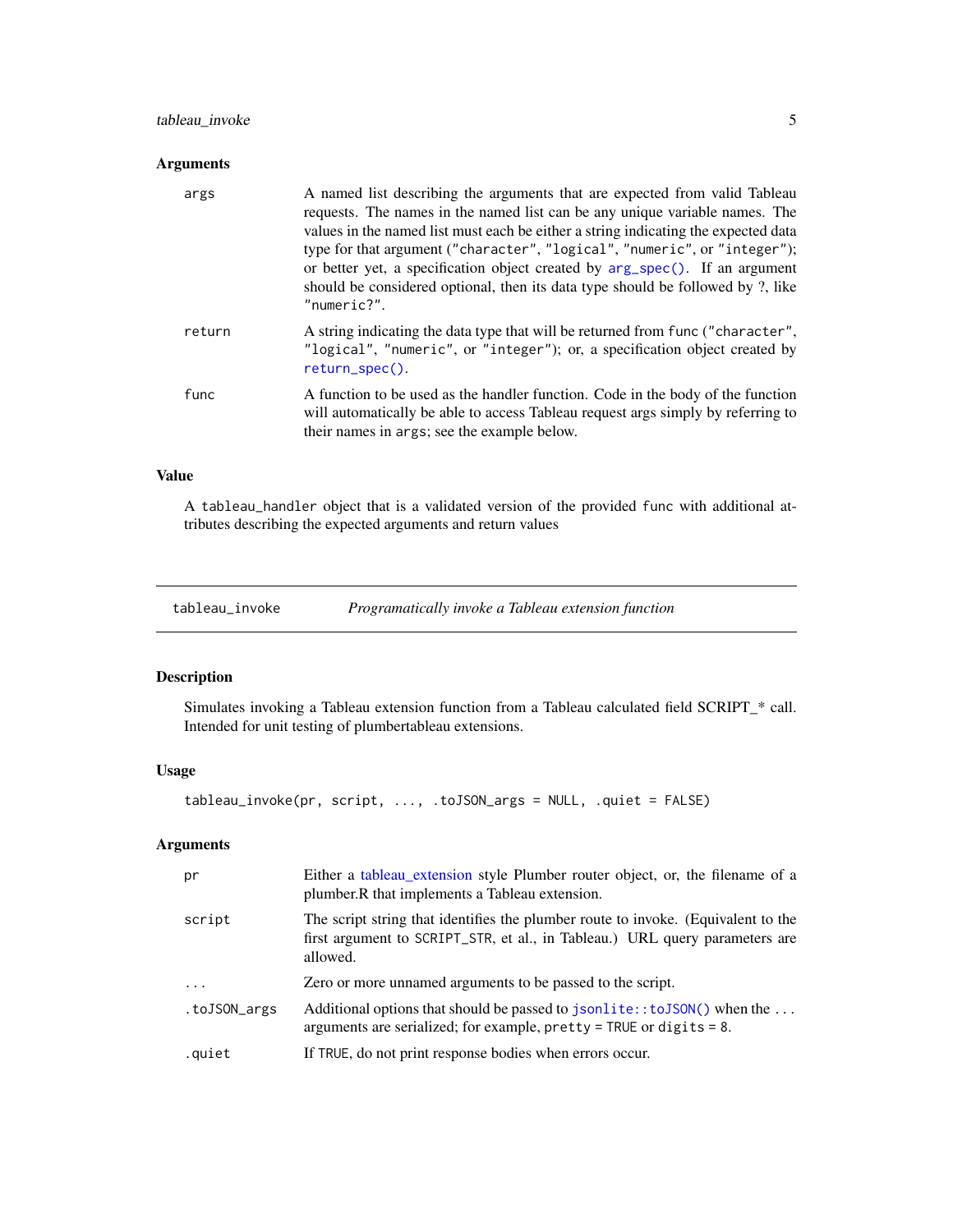#### Value

The object that was returned from the request, JSON-decoded using jsonlite::parse\_json.

#### Examples

```
pr_path <- system.file("plumber/stringutils/plumber.R",
 package = "plumbertableau")
```

```
tableau_invoke(pr_path, "/lowercase", LETTERS[1:5])
```